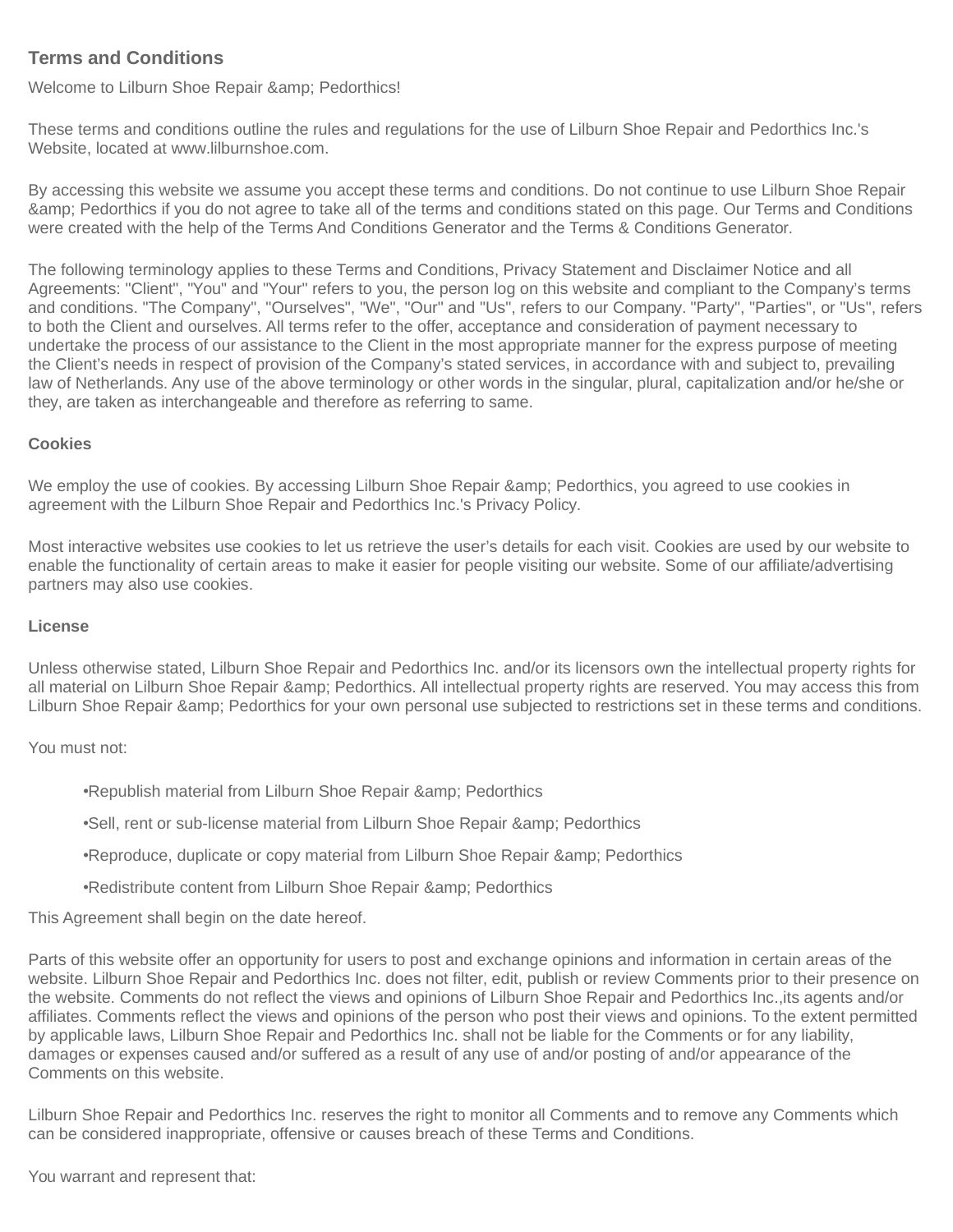•You are entitled to post the Comments on our website and have all necessary licenses and consents to do so;

•The Comments do not invade any intellectual property right, including without limitation copyright, patent or trademark of any third party;

•The Comments do not contain any defamatory, libelous, offensive, indecent or otherwise unlawful material which is an invasion of privacy

•The Comments will not be used to solicit or promote business or custom or present commercial activities or unlawful activity.

You hereby grant Lilburn Shoe Repair and Pedorthics Inc. a non-exclusive license to use, reproduce, edit and authorize others to use, reproduce and edit any of your Comments in any and all forms, formats or media.

## **Hyperlinking to our Content**

The following organizations may link to our Website without prior written approval:

•Government agencies;

•Search engines;

•News organizations;

•Online directory distributors may link to our Website in the same manner as they hyperlink to the Websites of other listed businesses; and

•System wide Accredited Businesses except soliciting non-profit organizations, charity shopping malls, and charity fundraising groups which may not hyperlink to our Web site.

These organizations may link to our home page, to publications or to other Website information so long as the link: (a) is not in any way deceptive; (b) does not falsely imply sponsorship, endorsement or approval of the linking party and its products and/or services; and (c) fits within the context of the linking party's site.

We may consider and approve other link requests from the following types of organizations:

•commonly-known consumer and/or business information sources;

•dot.com community sites;

•associations or other groups representing charities;

•online directory distributors;

•internet portals;

•accounting, law and consulting firms; and

•educational institutions and trade associations.

We will approve link requests from these organizations if we decide that: (a) the link would not make us look unfavorably to ourselves or to our accredited businesses; (b) the organization does not have any negative records with us; (c) the benefit to us from the visibility of the hyperlink compensates the absence of Lilburn Shoe Repair and Pedorthics Inc.; and (d) the link is in the context of general resource information.

These organizations may link to our home page so long as the link: (a) is not in any way deceptive; (b) does not falsely imply sponsorship, endorsement or approval of the linking party and its products or services; and (c) fits within the context of the linking party's site.

If you are one of the organizations listed in paragraph 2 above and are interested in linking to our website, you must inform us by sending an e-mail to Lilburn Shoe Repair and Pedorthics Inc.. Please include your name, your organization name, contact information as well as the URL of your site, a list of any URLs from which you intend to link to our Website, and a list of the URLs on our site to which you would like to link. Wait 2-3 weeks for a response.

Approved organizations may hyperlink to our Website as follows: